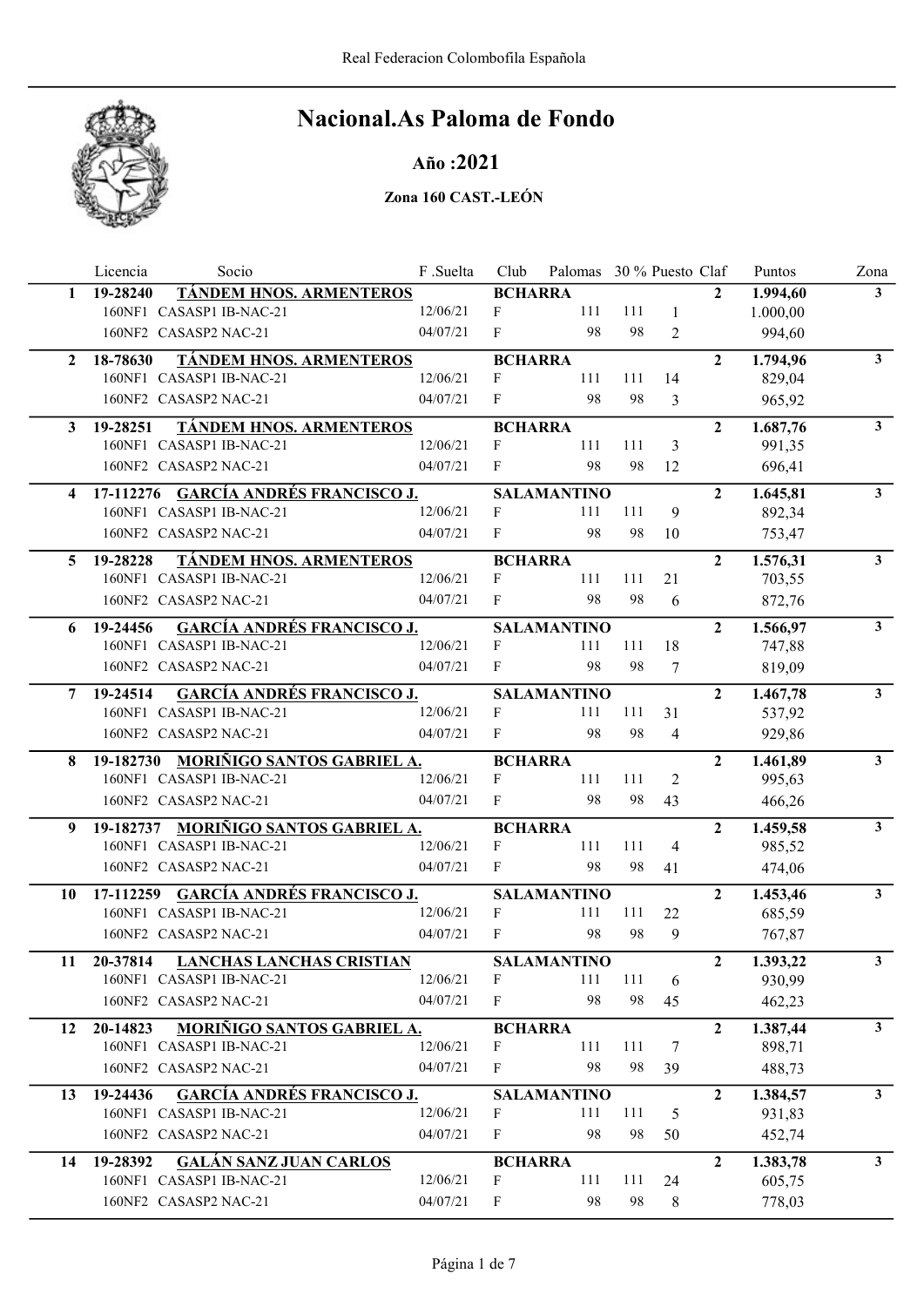

## Año :2021

|    | Socio<br>Licencia                             | F.Suelta | Club             | Palomas 30 % Puesto Claf |     |    |                | Puntos    | Zona           |
|----|-----------------------------------------------|----------|------------------|--------------------------|-----|----|----------------|-----------|----------------|
| 15 | DELGADO GONZÁLEZ MANUEL<br>18-79261           |          |                  | <b>SALAMANTINO</b>       |     |    | $\mathbf{2}$   | 1.361,63  | 3 <sup>1</sup> |
|    | 160NF1 CASASP1 IB-NAC-21                      | 12/06/21 | F                | 111                      | 111 | 8  |                | 897,54    |                |
|    | 160NF2 CASASP2 NAC-21                         | 04/07/21 | F                | 98                       | 98  | 44 |                | 464,09    |                |
| 16 | 19-182739 MORIÑIGO SANTOS GABRIEL A.          |          | <b>BCHARRA</b>   |                          |     |    | $\overline{2}$ | 1.310,44  | $\mathbf{3}$   |
|    | 160NF1 CASASP1 IB-NAC-21                      | 12/06/21 | F                | 111                      | 111 | 10 |                | 875,40    |                |
|    | 160NF2 CASASP2 NAC-21                         | 04/07/21 | F                | 98                       | 98  | 54 |                | 435,04    |                |
| 17 | <b>MATÍAS GARCÍA JOSÉ ANTONIO</b><br>18-78753 |          |                  | <b>SALAMANTINO</b>       |     |    | $\overline{2}$ | 1.303,22  | $\mathbf{3}$   |
|    | 160NF1 CASASP1 IB-NAC-21                      | 12/06/21 | F                | 111                      | 111 | 23 |                | 671,16    |                |
|    | 160NF2 CASASP2 NAC-21                         | 04/07/21 | F                | 98                       | 98  | 15 |                | 632,06    |                |
| 18 | <b>GALÁN SANZ JUAN CARLOS</b><br>19-28397     |          | <b>BCHARRA</b>   |                          |     |    | $\overline{2}$ | 1.207, 38 | 3 <sup>1</sup> |
|    | 160NF1 CASASP1 IB-NAC-21                      | 12/06/21 | $\mathbf{F}$     | 111                      | 111 | 20 |                | 725,17    |                |
|    | 160NF2 CASASP2 NAC-21                         | 04/07/21 | F                | 98                       | 98  | 40 |                | 482,21    |                |
| 19 | 17-112269 GARCÍA ANDRÉS FRANCISCO J.          |          |                  | <b>SALAMANTINO</b>       |     |    | $\overline{2}$ | 1.146,62  | $\mathbf{3}$   |
|    | 160NF1 CASASP1 IB-NAC-21                      | 12/06/21 | F                | 111                      | 111 | 25 |                | 597,01    |                |
|    | 160NF2 CASASP2 NAC-21                         | 04/07/21 | F                | 98                       | 98  | 24 |                | 549,61    |                |
| 20 | 19-182736 MORIÑIGO SANTOS GABRIEL A.          |          | <b>BCHARRA</b>   |                          |     |    | $\overline{2}$ | 1.142,02  | 3 <sup>7</sup> |
|    | 160NF1 CASASP1 IB-NAC-21                      | 12/06/21 | F                | 111                      | 111 | 28 |                | 570,88    |                |
|    | 160NF2 CASASP2 NAC-21                         | 04/07/21 | F                | 98                       | 98  | 21 |                | 571,14    |                |
| 21 | 18-8004580 LANCHAS LANCHAS CRISTIAN           |          |                  | <b>SALAMANTINO</b>       |     |    | $\overline{2}$ | 1.105,40  | $\mathbf{3}$   |
|    | 160NF1 CASASP1 IB-NAC-21                      | 12/06/21 | F                | 111                      | 111 | 13 |                | 831,67    |                |
|    | 160NF2 CASASP2 NAC-21                         | 04/07/21 | F                | 98                       | 98  | 66 |                | 273,73    |                |
| 22 | 18-79222<br>PACHECO DELGADO ANTONIO           |          |                  | <b>SALAMANTINO</b>       |     |    | $\overline{2}$ | 1.077,06  | $\mathbf{3}$   |
|    | 160NF1 CASASP1 IB-NAC-21                      | 12/06/21 | F                | 111                      | 111 | 26 |                | 583,11    |                |
|    | 160NF2 CASASP2 NAC-21                         | 04/07/21 | F                | 98                       | 98  | 37 |                | 493,95    |                |
| 23 | 20-37808<br><b>LANCHAS LANCHAS CRISTIAN</b>   |          |                  | <b>SALAMANTINO</b>       |     |    | $\overline{2}$ | 1.070,53  | 3 <sup>1</sup> |
|    | 160NF1 CASASP1 IB-NAC-21                      | 12/06/21 | F                | 111                      | 111 | 33 |                | 529,03    |                |
|    | 160NF2 CASASP2 NAC-21                         | 04/07/21 | F                | 98                       | 98  | 26 |                | 541,50    |                |
| 24 | <b>TÁNDEM HNOS. ARMENTEROS</b><br>20-15072    |          | <b>BCHARRA</b>   |                          |     |    | $\overline{2}$ | 993,19    | $\mathbf{3}$   |
|    | 160NF1 CASASP1 IB-NAC-21                      | 12/06/21 | $\mathbf{F}$     | 111                      | 111 | 36 |                | 502,06    |                |
|    | 160NF2 CASASP2 NAC-21                         | 04/07/21 | $\mathbf{F}$     | 98                       | 98  | 38 |                | 491,13    |                |
|    | 25 19-24375<br>PACHECO DELGADO ANTONIO        |          |                  | <b>SALAMANTINO</b>       |     |    | $\overline{2}$ | 905,44    | 3              |
|    | 160NF1 CASASP1 IB-NAC-21                      | 12/06/21 | F                | 111                      | 111 | 43 |                | 405,44    |                |
|    | 160NF2 CASASP2 NAC-21                         | 04/07/21 | F                | 98                       | 98  | 33 |                | 500,00    |                |
| 26 | 17-112061 MATÍAS GARCÍA JOSÉ ANTONIO          |          |                  | <b>SALAMANTINO</b>       |     |    | $\overline{2}$ | 877,22    | 3 <sup>1</sup> |
|    | 160NF1 CASASP1 IB-NAC-21                      | 12/06/21 | F                | 111                      | 111 | 53 |                | 382,97    |                |
|    | 160NF2 CASASP2 NAC-21                         | 04/07/21 | F                | 98                       | 98  | 35 |                | 494,25    |                |
| 27 | 17-112144 DELGADO GONZÁLEZ MANUEL             |          |                  | <b>SALAMANTINO</b>       |     |    | $\overline{2}$ | 864,25    | 3 <sup>7</sup> |
|    | 160NF1 CASASP1 IB-NAC-21                      | 12/06/21 | F                | 111                      | 111 | 74 |                | 276,73    |                |
|    | 160NF2 CASASP2 NAC-21                         | 04/07/21 | F                | 98                       | 98  | 17 |                | 587,52    |                |
| 28 | 18-79226<br>PACHECO DELGADO ANTONIO           |          |                  | <b>SALAMANTINO</b>       |     |    | $\mathbf{2}$   | 859,85    | $\mathbf{3}$   |
|    | 160NF1 CASASP1 IB-NAC-21                      | 12/06/21 | F                | 111                      | 111 | 42 |                | 409,80    |                |
|    | 160NF2 CASASP2 NAC-21                         | 04/07/21 | $\boldsymbol{F}$ | 98                       | 98  | 52 |                | 450,05    |                |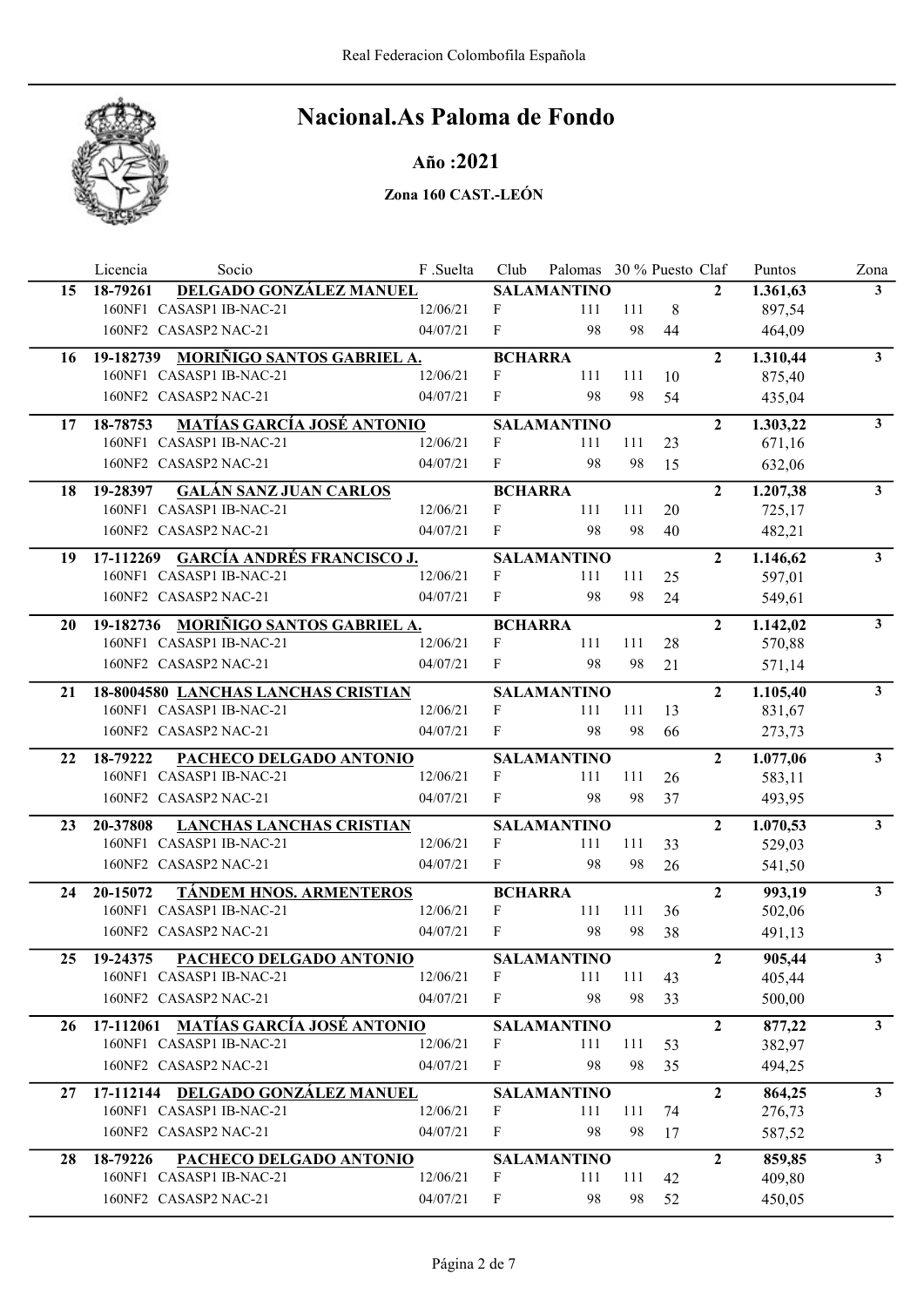

## Año :2021

|    | Licencia<br>Socio                                | F .Suelta | Club           | Palomas 30 % Puesto Claf |        |              |                | Puntos   | Zona           |
|----|--------------------------------------------------|-----------|----------------|--------------------------|--------|--------------|----------------|----------|----------------|
| 29 | 16-126929 DELGADO GONZÁLEZ MANUEL                |           |                | <b>SALAMANTINO</b>       |        |              | $\mathbf{2}$   | 852,81   | 3 <sup>1</sup> |
|    | 160NF1 CASASP1 IB-NAC-21                         | 12/06/21  | F              | 111                      | 111    | 52           |                | 383,12   |                |
|    | 160NF2 CASASP2 NAC-21                            | 04/07/21  | F              | 98                       | 98     | 42           |                | 469,69   |                |
| 30 | PACHECO DELGADO ANTONIO<br>18-79206              |           |                | <b>SALAMANTINO</b>       |        |              | $\overline{2}$ | 850,28   | $\mathbf{3}$   |
|    | 160NF1 CASASP1 IB-NAC-21                         | 12/06/21  | F              | 111                      | 111    | 49           |                | 391,14   |                |
|    | 160NF2 CASASP2 NAC-21                            | 04/07/21  | F              | 98                       | 98     | 47           |                | 459,14   |                |
| 31 | <b>GALÁN SANZ JUAN CARLOS</b><br>18-78681        |           | <b>BCHARRA</b> |                          |        |              | $\overline{2}$ | 849,93   | 3 <sup>1</sup> |
|    | 160NF1 CASASP1 IB-NAC-21                         | 12/06/21  | $\mathbf F$    | 111                      | 111    | 50           |                | 387,90   |                |
|    | 160NF2 CASASP2 NAC-21                            | 04/07/21  | F              | 98                       | 98     | 46           |                | 462,03   |                |
| 32 | 17-112339 ROMERO PÉREZ ADOLFO                    |           |                | <b>SALAMANTINO</b>       |        |              | $\overline{2}$ | 742,70   | $\mathbf{3}$   |
|    | 160NF1 CASASP1 IB-NAC-21                         | 12/06/21  | F              | 111                      | 111    | 66           |                | 328,86   |                |
|    | 160NF2 CASASP2 NAC-21                            | 04/07/21  | F              | 98                       | 98     | 57           |                | 413,84   |                |
| 33 | MORIÑIGO SANTOS GABRIEL A.<br>20-14817           |           | <b>BCHARRA</b> |                          |        |              | $\overline{2}$ | 632,65   | $\mathbf{3}$   |
|    | 160NF1 CASASP1 IB-NAC-21                         | 12/06/21  | F              | 111                      | 111    | 48           |                | 392,58   |                |
|    | 160NF2 CASASP2 NAC-21                            | 04/07/21  | F              | 98                       | 98     | 67           |                | 240,07   |                |
| 34 | MORIÑIGO SANTOS GABRIEL A.<br>20-14925           |           | <b>BCHARRA</b> |                          |        |              | $\mathbf{1}$   | 1.000,00 | 3 <sup>7</sup> |
|    | 160NF2 CASASP2 NAC-21                            | 04/07/21  | F              | 98                       | 98     | $\mathbf{1}$ |                | 1.000,00 |                |
|    | <b>GARCÍA ANDRÉS FRANCISCO J.</b><br>35 19-24498 |           |                | <b>SALAMANTINO</b>       |        |              | 1              | 878,35   | $\mathbf{3}$   |
|    | 160NF2 CASASP2 NAC-21                            | 04/07/21  | F              | 98                       | 98     | 5            |                | 878,35   |                |
| 36 | MORIÑIGO SANTOS GABRIEL A.<br>20-14929           |           | <b>BCHARRA</b> |                          |        |              | $\mathbf{1}$   | 843,01   | 3 <sup>1</sup> |
|    | 160NF1 CASASP1 IB-NAC-21                         | 12/06/21  | F              | 111                      | 111    | 11           |                | 843,01   |                |
| 37 | <b>ROMERO PÉREZ ADOLFO</b><br>19-24265           |           |                | <b>SALAMANTINO</b>       |        |              | $\mathbf{1}$   | 835,48   | $\mathbf{3}$   |
|    | 160NF1 CASASP1 IB-NAC-21                         | 12/06/21  | F              | 111                      | 111    | 12           |                | 835,48   |                |
| 38 | 20-37811<br><b>LANCHAS LANCHAS CRISTIAN</b>      |           |                | <b>SALAMANTINO</b>       |        |              | $\mathbf{1}$   | 789,16   | $\mathbf{3}$   |
|    | 160NF1 CASASP1 IB-NAC-21                         | 12/06/21  | F              | 111                      | 111    | 15           |                | 789,16   |                |
| 39 | <b>GALÁN SANZ JUAN CARLOS</b><br>18-78682        |           | <b>BCHARRA</b> |                          |        |              | $\mathbf{1}$   | 775,57   | 3 <sup>1</sup> |
|    | 160NF1 CASASP1 IB-NAC-21                         | 12/06/21  | $\mathbf{F}$   | 111                      | 111    | 16           |                | 775,57   |                |
| 40 | <b>MATÍAS GARCÍA JOSÉ ANTONIO</b><br>19-23809    |           |                | <b>SALAMANTINO</b>       |        |              | $\mathbf{1}$   | 773,15   | $\mathbf{3}$   |
|    | 160NF1 CASASP1 IB-NAC-21                         | 12/06/21  | F              | 111                      | 111    | 17           |                | 773,15   |                |
| 41 | <b>MORIÑIGO SANTOS GABRIEL A.</b><br>20-14802    |           | <b>BCHARRA</b> |                          |        |              | $\mathbf{1}$   | 727,01   | $\mathbf{3}$   |
|    | 160NF1 CASASP1 IB-NAC-21                         | 12/06/21  | F              | 111                      | 111 19 |              |                | 727,01   |                |
| 42 | TÁNDEM HNOS. ARMENTEROS<br>19-28369              |           | <b>BCHARRA</b> |                          |        |              | 1              | 703,21   | 3 <sup>7</sup> |
|    | 160NF2 CASASP2 NAC-21                            | 04/07/21  | F              | 98                       | 98     | 11           |                | 703,21   |                |
| 43 | TÁNDEM HNOS. ARMENTEROS<br>20-15053              |           | <b>BCHARRA</b> |                          |        |              | $\mathbf{1}$   | 640,90   | 3 <sup>7</sup> |
|    | 160NF2 CASASP2 NAC-21                            | 04/07/21  | F              | 98                       | 98     | 13           |                | 640,90   |                |
| 44 | MORIÑIGO SANTOS GABRIEL A.<br>20-14873           |           | <b>BCHARRA</b> |                          |        |              | 1              | 634,84   | 3 <sup>7</sup> |
|    | 160NF2 CASASP2 NAC-21                            | 04/07/21  | F              | 98                       | 98     | 14           |                | 634,84   |                |
| 45 | 19-26654<br><b>CUIBUS CRISTIAN</b>               |           | <b>BCHARRA</b> |                          |        |              | $\mathbf{1}$   | 611,50   | $\mathbf{3}$   |
|    | 160NF2 CASASP2 NAC-21                            | 04/07/21  | F              | 98                       | 98     | 16           |                | 611,50   |                |
| 46 | 18-8004507 LANCHAS LANCHAS CRISTIAN              |           |                | <b>SALAMANTINO</b>       |        |              | 1              | 587,18   | 3 <sup>7</sup> |
|    | 160NF2 CASASP2 NAC-21                            | 04/07/21  | F              | 98                       | 98     | 18           |                | 587,18   |                |
|    |                                                  |           |                |                          |        |              |                |          |                |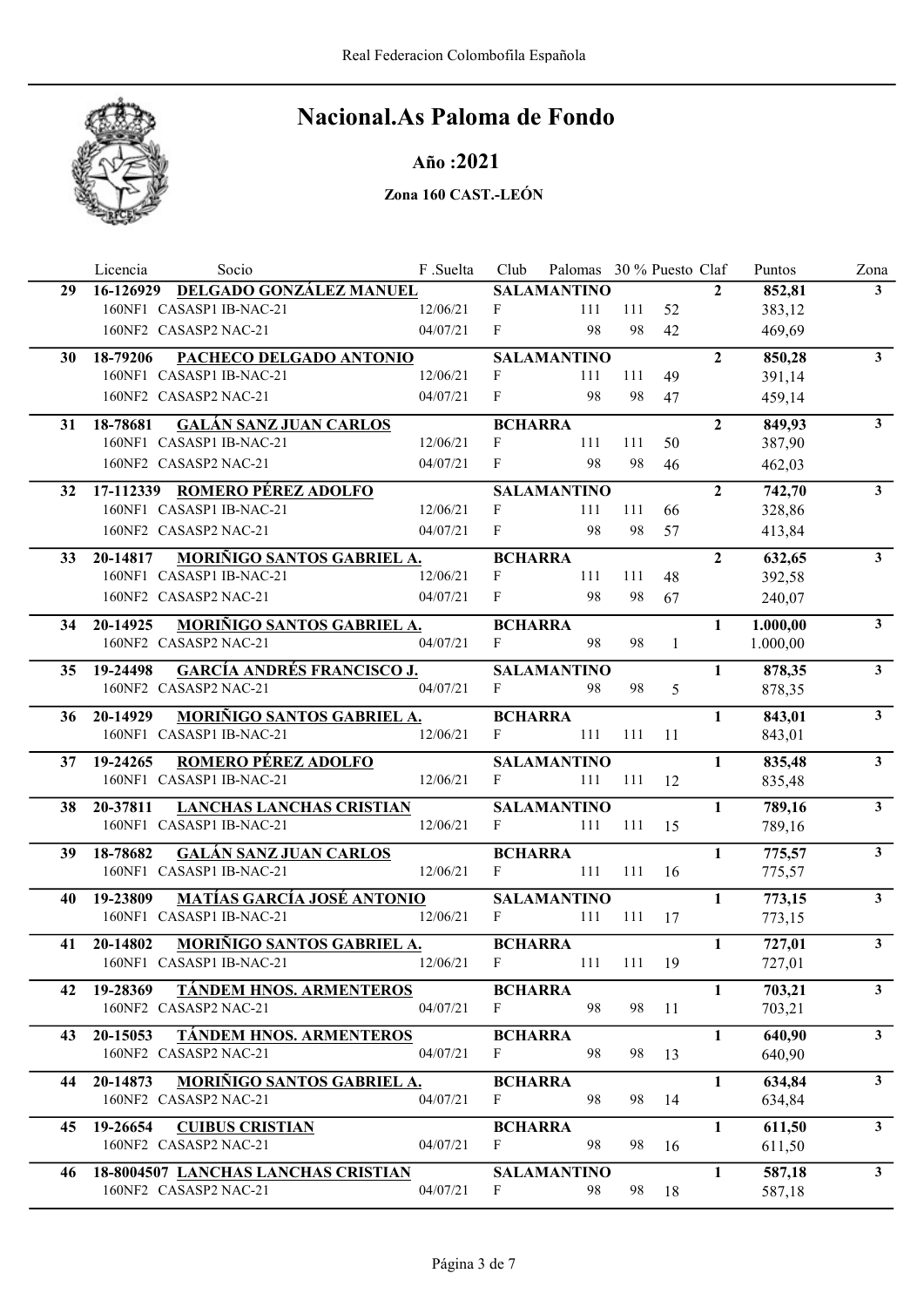

## Año :2021

|     | Socio<br>Licencia                                                            | F .Suelta | Club                           | Palomas 30 % Puesto Claf  |     |        |              | Puntos           | Zona           |
|-----|------------------------------------------------------------------------------|-----------|--------------------------------|---------------------------|-----|--------|--------------|------------------|----------------|
|     | 47 18-8004655 LANCHAS LANCHAS CRISTIAN<br>160NF2 CASASP2 NAC-21              | 04/07/21  | F                              | <b>SALAMANTINO</b><br>98  |     | 98 19  | $\mathbf{1}$ | 581,21<br>581,21 | 3 <sup>1</sup> |
|     | <b>ROMERO PÉREZ ADOLFO</b><br>48 18-79539<br>160NF2 CASASP2 NAC-21           | 04/07/21  | $\mathbf{F}$                   | <b>SALAMANTINO</b><br>98  | 98  | 20     | $\mathbf{1}$ | 577,98<br>577,98 | 3 <sup>1</sup> |
| 49. | 20-37860<br><b>LANCHAS LANCHAS CRISTIAN</b><br>160NF1 CASASP1 IB-NAC-21      | 12/06/21  | F                              | <b>SALAMANTINO</b><br>111 | 111 | 27     | $\mathbf{1}$ | 571,69<br>571,69 | 3 <sup>1</sup> |
|     | <b>GARCÍA ANDRÉS FRANCISCO J.</b><br>50 19-24401<br>160NF1 CASASP1 IB-NAC-21 | 12/06/21  | $\mathbf{F}$                   | <b>SALAMANTINO</b><br>111 | 111 | 29     | $\mathbf{1}$ | 556,19<br>556,19 | 3 <sup>1</sup> |
|     | 51 18-8004598 LANCHAS LANCHAS CRISTIAN<br>160NF2 CASASP2 NAC-21              | 04/07/21  | F                              | <b>SALAMANTINO</b><br>98  | 98  | 22     | $\mathbf{1}$ | 555,77<br>555,77 | $3^{\circ}$    |
| 52  | 19-28394 GALÁN SANZ JUAN CARLOS<br>160NF2 CASASP2 NAC-21                     | 04/07/21  | <b>BCHARRA</b><br>$F \sim$     | 98                        | 98  | 23     | $\mathbf{1}$ | 551,31<br>551,31 | 3 <sup>1</sup> |
| 53  | <b>CUIBUS CRISTIAN</b><br>19-26447<br>160NF1 CASASP1 IB-NAC-21               | 12/06/21  | <b>BCHARRA</b><br>F            | 111                       | 111 | 30     | $\mathbf{1}$ | 546,59<br>546,59 | $\mathbf{3}$   |
|     | 54 19-28388 GALÁN SANZ JUAN CARLOS<br>160NF2 CASASP2 NAC-21                  | 04/07/21  | <b>BCHARRA</b><br>F            | 98                        | 98  | 25     | $\mathbf{1}$ | 542,17<br>542,17 | 3 <sup>1</sup> |
|     | <b>CUIBUS CRISTIAN</b><br>55 20-16481<br>160NF2 CASASP2 NAC-21               | 04/07/21  | <b>BCHARRA</b><br>F            | 98                        | 98  | 27     | $\mathbf{1}$ | 537,78<br>537,78 | $\mathbf{3}$   |
|     | 56 18-269188 TÁNDEM HNOS. ARMENTEROS<br>160NF1 CASASP1 IB-NAC-21             | 12/06/21  | <b>BCHARRA</b><br>F            | 111                       | 111 | 32     | $\mathbf{1}$ | 532,81<br>532,81 | 3 <sup>1</sup> |
|     | 57 18-8004531 LANCHAS LANCHAS CRISTIAN<br>160NF2 CASASP2 NAC-21              | 04/07/21  | F                              | <b>SALAMANTINO</b><br>98  | 98  | 28     | $\mathbf{1}$ | 529,60<br>529,60 | 3 <sup>1</sup> |
|     | <b>CUIBUS CRISTIAN</b><br>58 19-26664<br>160NF1 CASASP1 IB-NAC-21            | 12/06/21  | <b>BCHARRA</b><br>$\mathbf{F}$ | 111                       | 111 | 34     | $\mathbf{1}$ | 528,87<br>528,87 | 3 <sup>1</sup> |
|     | MATÍAS GARCÍA JOSÉ ANTONIO<br>59 19-23835<br>160NF2 CASASP2 NAC-21           | 04/07/21  | F                              | <b>SALAMANTINO</b><br>98  | 98  | 29     | $\mathbf{1}$ | 518,43<br>518,43 | 3 <sup>1</sup> |
| 60  | <b>GARCÍA ANDRÉS FRANCISCO J.</b><br>19-24420<br>160NF2 CASASP2 NAC-21       | 04/07/21  | F                              | <b>SALAMANTINO</b><br>98  | 98  | 30     | $\mathbf{1}$ | 511,44<br>511,44 | $\mathbf{3}$   |
| 61  | 20-16421 CUIBUS CRISTIAN<br>160NF2 CASASP2 NAC-21                            | 04/07/21  | <b>BCHARRA</b><br>$\mathbf{F}$ | 98                        | 98  | 31     | $\mathbf{1}$ | 509,65<br>509,65 | $\mathbf{3}$   |
|     | 62 16-126548 GALÁN SANZ JUAN CARLOS<br>160NF1 CASASP1 IB-NAC-21              | 12/06/21  | <b>BCHARRA</b><br>$\mathbf{F}$ | 111                       |     | 111 35 | $\mathbf{1}$ | 509,26<br>509,26 | $\mathbf{3}$   |
| 63  | 15-147934 GALÁN SANZ JUAN CARLOS<br>160NF2 CASASP2 NAC-21                    | 04/07/21  | <b>BCHARRA</b><br>$\mathbf{F}$ | 98                        | 98  | 32     | $\mathbf{1}$ | 504,56<br>504,56 | 3 <sup>1</sup> |
| 64  | 19-26674<br><b>CUIBUS CRISTIAN</b><br>160NF2 CASASP2 NAC-21                  | 04/07/21  | <b>BCHARRA</b><br>$\mathbf{F}$ | 98                        | 98  | 34     | $\mathbf{1}$ | 498,92<br>498,92 | 3 <sup>1</sup> |
| 65  | 18-8004508 LANCHAS LANCHAS CRISTIAN<br>160NF1 CASASP1 IB-NAC-21              | 12/06/21  | F                              | <b>SALAMANTINO</b><br>111 | 111 | 37     | $\mathbf{1}$ | 494,59<br>494,59 | 3 <sup>1</sup> |
|     | <b>GARCÍA ANDRÉS FRANCISCO J.</b><br>66 18-78891<br>160NF2 CASASP2 NAC-21    | 04/07/21  | F                              | <b>SALAMANTINO</b><br>98  | 98  | 36     | $\mathbf{1}$ | 493,98<br>493,98 | 3 <sup>1</sup> |
|     | <b>ROMERO PÉREZ ADOLFO</b><br>67 19-28335<br>160NF1 CASASP1 IB-NAC-21        | 12/06/21  | F                              | <b>SALAMANTINO</b><br>111 | 111 | 38     | $\mathbf{1}$ | 477,41<br>477,41 | $3^{\circ}$    |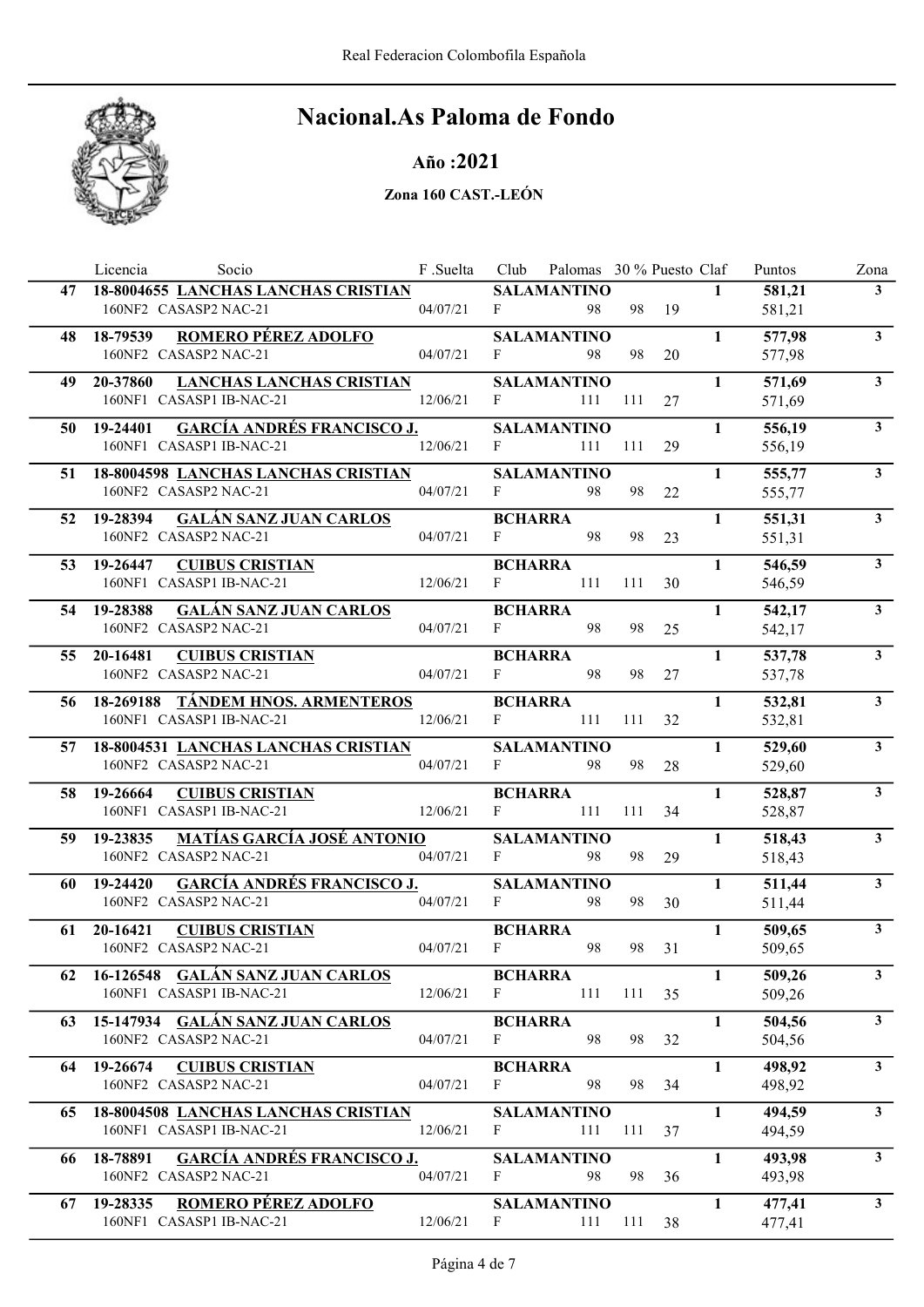

## Año :2021

|     | Socio<br>Licencia                                                         | F .Suelta |                | Club Palomas 30 % Puesto Claf |     |       |              | Puntos           | Zona                    |
|-----|---------------------------------------------------------------------------|-----------|----------------|-------------------------------|-----|-------|--------------|------------------|-------------------------|
| 68  | MORIÑIGO SANTOS GABRIEL A.<br>20-14862                                    |           | <b>BCHARRA</b> |                               |     |       | $\mathbf{1}$ | 458,17           | 3 <sup>1</sup>          |
|     | 160NF2 CASASP2 NAC-21                                                     | 04/07/21  | F              | 98                            | 98  | 48    |              | 458,17           |                         |
|     | ROMERO PÉREZ JOSÉ A.<br>69 19-28306                                       |           |                | <b>SALAMANTINO</b>            |     |       | $\mathbf{1}$ | 454,23           | 3 <sup>1</sup>          |
|     | 160NF2 CASASP2 NAC-21                                                     | 04/07/21  | F              | 98                            | 98  | 49    |              | 454,23           |                         |
| 70- | <b>GALÁN SANZ JUAN CARLOS</b><br>18-78576                                 |           | <b>BCHARRA</b> |                               |     |       | $\mathbf{1}$ | 452,68           | 3 <sup>1</sup>          |
|     | 160NF2 CASASP2 NAC-21                                                     | 04/07/21  | F              | 98                            | 98  | 51    |              | 452,68           |                         |
|     | <b>GARCÍA ANDRÉS FRANCISCO J.</b><br>71 18-78873                          |           |                | <b>SALAMANTINO</b>            |     |       | $\mathbf{1}$ | 449,42           | $\mathbf{3}$            |
|     | 160NF1 CASASP1 IB-NAC-21                                                  | 12/06/21  | $\mathbf{F}$   | 111                           | 111 | 39    |              | 449,42           |                         |
|     | 19-26667<br><b>CUIBUS CRISTIAN</b>                                        |           | <b>BCHARRA</b> |                               |     |       | $\mathbf{1}$ | 443,87           | $3^{\circ}$             |
| 72  | 160NF1 CASASP1 IB-NAC-21                                                  | 12/06/21  | F              | 111                           | 111 | 40    |              | 443,87           |                         |
|     |                                                                           |           |                |                               |     |       |              |                  |                         |
| 73  | MATÍAS GARCÍA JOSÉ ANTONIO<br>19-23836<br>160NF1 CASASP1 IB-NAC-21        |           | $F \sim 1$     | <b>SALAMANTINO</b><br>111     | 111 | 41    | $\mathbf{1}$ | 440,94<br>440,94 | 3 <sup>1</sup>          |
|     | 12/06/21                                                                  |           |                |                               |     |       |              |                  |                         |
|     | TÁNDEM HNOS. ARMENTEROS<br>74 19-28292                                    |           | <b>BCHARRA</b> |                               |     |       | $\mathbf{1}$ | 437,59           | $\mathbf{3}$            |
|     | 160NF2 CASASP2 NAC-21                                                     | 04/07/21  | F              | 98                            | 98  | 53    |              | 437,59           |                         |
|     | <b>ROMERO PÉREZ ADOLFO</b><br>75 19-24271                                 |           |                | <b>SALAMANTINO</b>            |     |       | $\mathbf{1}$ | 430,90           | $\overline{\mathbf{3}}$ |
|     | 160NF2 CASASP2 NAC-21                                                     | 04/07/21  | F              | 98                            | 98  | 55    |              | 430,90           |                         |
|     | 76 18-79468 ROMERO PÉREZ JOSÉ A.                                          |           |                | <b>SALAMANTINO</b>            |     |       | $\mathbf{1}$ | 430,11           | $\mathbf{3}$            |
|     | 160NF2 CASASP2 NAC-21                                                     | 04/07/21  | F              | 98                            | 98  | 56    |              | 430,11           |                         |
|     | <b>MATÍAS GARCÍA JOSÉ ANTONIO</b><br>77 18-78757                          |           |                | <b>SALAMANTINO</b>            |     |       | $\mathbf{1}$ | 403,47           | 3                       |
|     | 160NF1 CASASP1 IB-NAC-21                                                  | 12/06/21  | F              | 111                           | 111 | 44    |              | 403,47           |                         |
|     | 78 18-78745 MATÍAS GARCÍA JOSÉ ANTONIO                                    |           |                | <b>SALAMANTINO</b>            |     |       | $\mathbf{1}$ | 401,40           | 3 <sup>1</sup>          |
|     | 160NF2 CASASP2 NAC-21                                                     | 04/07/21  | F              | 98                            | 98  | 58    |              | 401,40           |                         |
|     | <b>ROMERO PÉREZ ADOLFO</b><br>79 19-24291                                 |           |                | <b>SALAMANTINO</b>            |     |       | $\mathbf{1}$ | 400,20           | 3 <sup>1</sup>          |
|     | 160NF2 CASASP2 NAC-21                                                     | 04/07/21  | F              | 98                            | 98  | 59    |              | 400,20           |                         |
|     |                                                                           |           |                |                               |     |       |              |                  | 3 <sup>1</sup>          |
|     | ROMERO PÉREZ JOSÉ A.<br>80 18-79407<br>160NF1 CASASP1 IB-NAC-21           | 12/06/21  | F              | <b>SALAMANTINO</b><br>111     | 111 | 45    | $\mathbf{1}$ | 399,02<br>399,02 |                         |
|     |                                                                           |           |                |                               |     |       |              |                  |                         |
| 81  | 20-15621<br>PACHECO DELGADO ANTONIO<br>160NF1 CASASP1 IB-NAC-21           |           | F              | <b>SALAMANTINO</b>            |     |       | $\mathbf{1}$ | 397,72           | $\mathbf{3}$            |
|     |                                                                           | 12/06/21  |                | 111                           | 111 | 46    |              | 397,72           |                         |
| 82  | 19-28227<br><b>TÁNDEM HNOS. ARMENTEROS</b>                                |           | <b>BCHARRA</b> |                               |     |       | $\mathbf{1}$ | 395,21           | $\mathbf{3}$            |
|     | 160NF1 CASASP1 IB-NAC-21                                                  | 12/06/21  | F              | 111                           | 111 | 47    |              | 395,21           |                         |
|     | 83 19-24188 ROMERO PÉREZ JOSÉ A.                                          |           |                | <b>SALAMANTINO</b>            |     |       | $\mathbf{1}$ | 391,64           | $\mathbf{3}$            |
|     | 160NF2 CASASP2 NAC-21                                                     | 04/07/21  | F              | 98                            |     | 98 60 |              | 391,64           |                         |
| 84  | 20-14890 GALÁN SANZ JUAN CARLOS                                           |           | <b>BCHARRA</b> |                               |     |       | $\mathbf{1}$ | 385,93           | 3 <sup>1</sup>          |
|     | 160NF1 CASASP1 IB-NAC-21                                                  | 12/06/21  | F              | 111                           | 111 | 51    |              | 385,93           |                         |
| 85. | <b>ROMERO PÉREZ ADOLFO</b><br>19-24245                                    |           |                | <b>SALAMANTINO</b>            |     |       | $\mathbf{1}$ | 384,91           | 3 <sup>1</sup>          |
|     | 160NF2 CASASP2 NAC-21                                                     | 04/07/21  | F              | 98                            | 98  | 61    |              | 384,91           |                         |
| 86. | <b>TÁNDEM HNOS. ARMENTEROS</b><br>19-28301                                |           | <b>BCHARRA</b> |                               |     |       | $\mathbf{1}$ | 375,43           | 3 <sup>1</sup>          |
|     | 160NF1 CASASP1 IB-NAC-21                                                  | 12/06/21  | F              | 111                           | 111 | 54    |              | 375,43           |                         |
| 87  | <b>GARCÍA ANDRÉS FRANCISCO J.</b><br>18-78813                             |           |                | <b>SALAMANTINO</b>            |     |       | $\mathbf{1}$ | 371,01           | $\mathbf{3}$            |
|     | 160NF1 CASASP1 IB-NAC-21                                                  | 12/06/21  | F              | 111                           | 111 | 55    |              | 371,01           |                         |
|     |                                                                           |           |                |                               |     |       |              |                  |                         |
| 88. | <b>RINCÓN BOREGO JOSÉ LORENZO</b><br>18-82104<br>160NF1 CASASP1 IB-NAC-21 | 12/06/21  | F              | <b>SALAMANTINO</b><br>111     | 111 | 56    | $\mathbf{1}$ | 369,39<br>369,39 | $\mathbf{3}$            |
|     |                                                                           |           |                |                               |     |       |              |                  |                         |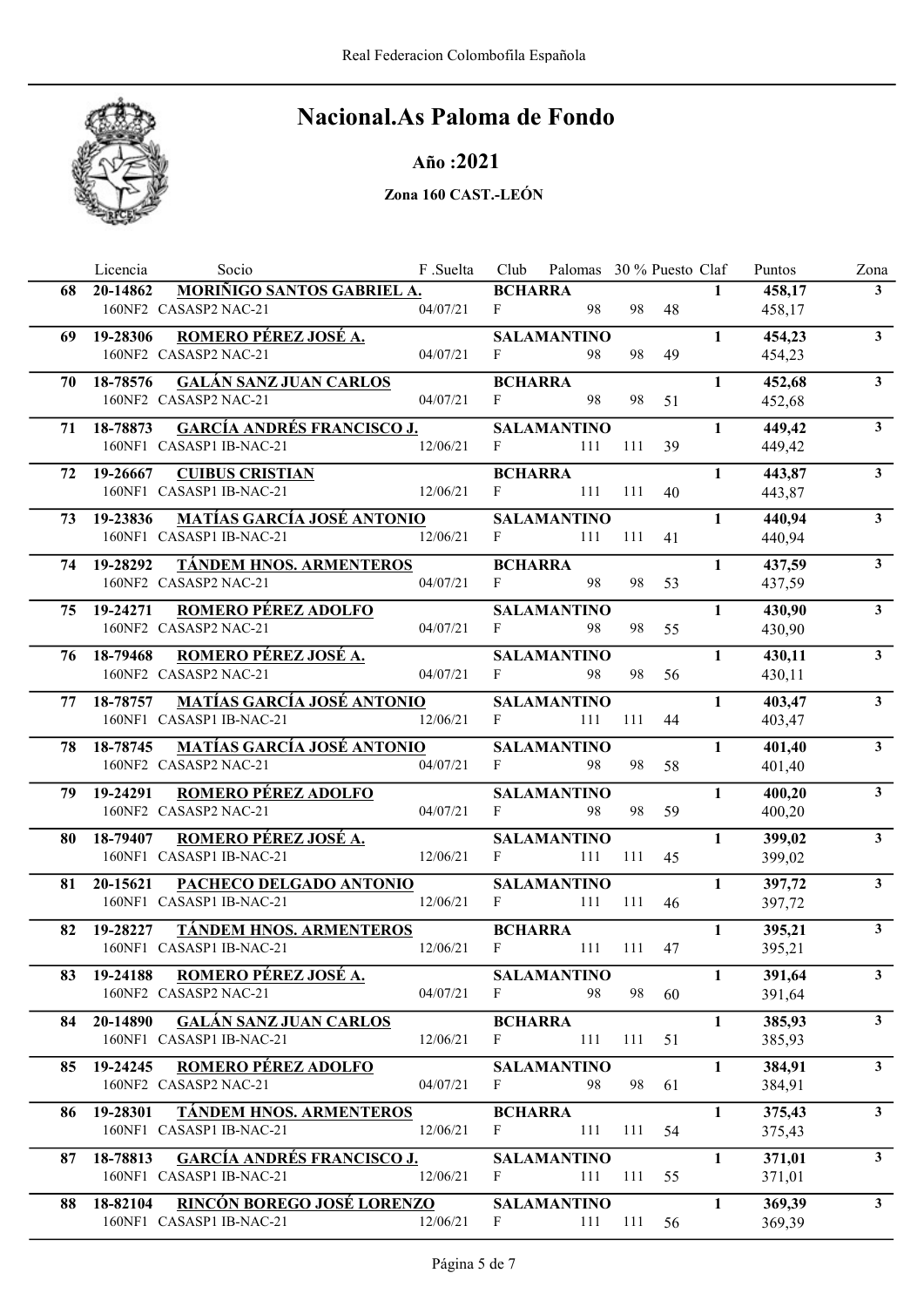

### Año :2021

|      | Licencia<br>Socio                                                  | F .Suelta |                | Club Palomas 30 % Puesto Claf |                          |       |              | Puntos           | Zona                    |
|------|--------------------------------------------------------------------|-----------|----------------|-------------------------------|--------------------------|-------|--------------|------------------|-------------------------|
|      | 89 17-112395 PACHECO DELGADO ANTONIO                               |           |                | <b>SALAMANTINO</b>            |                          |       | $\mathbf{1}$ | 367,97           | 3 <sup>1</sup>          |
|      | 160NF1 CASASP1 IB-NAC-21                                           | 12/06/21  | F              |                               | 111 111 57               |       |              | 367,97           |                         |
| 90 - | <b>GARCÍA ANDRÉS FRANCISCO J.</b><br>18-78806                      |           |                | <b>SALAMANTINO</b>            |                          |       | $\mathbf{1}$ | 363,12           | 3 <sup>1</sup>          |
|      | 160NF2 CASASP2 NAC-21                                              | 04/07/21  | F              | 98                            | 98                       | 62    |              | 363,12           |                         |
| 91.  | 17-111911 TÁNDEM HNOS. ARMENTEROS                                  |           | <b>BCHARRA</b> |                               |                          |       | $\mathbf{1}$ | 360,29           | 3 <sup>1</sup>          |
|      | 160NF1 CASASP1 IB-NAC-21                                           | 12/06/21  | F              | 111                           | 111                      | 58    |              | 360,29           |                         |
|      | ROMERO PÉREZ JOSÉ A.<br>92 18-79467                                |           |                | <b>SALAMANTINO</b>            |                          |       | $\mathbf{1}$ | 358,95           | 3 <sup>1</sup>          |
|      | 12/06/21<br>160NF1 CASASP1 IB-NAC-21                               |           | F              | 111                           | 111                      | 59    |              | 358,95           |                         |
| 93   | <u>MATÍAS GARCÍA JOSÉ ANTONIO</u><br>19-23833                      |           |                | <b>SALAMANTINO</b>            |                          |       | $\mathbf{1}$ | 354,43           | $\mathbf{3}$            |
|      | 160NF2 CASASP2 NAC-21                                              | 04/07/21  | F              | 98                            | 98                       | 63    |              | 354,43           |                         |
|      |                                                                    |           |                |                               |                          |       | $\mathbf{1}$ |                  | 3 <sup>1</sup>          |
| 94   | PACHECO DELGADO ANTONIO<br>20-15640<br>160NF1 CASASP1 IB-NAC-21    | 12/06/21  | $F$ and $F$    | <b>SALAMANTINO</b><br>111 111 |                          | 60    |              | 348,89<br>348,89 |                         |
|      |                                                                    |           |                |                               |                          |       |              |                  |                         |
| 95.  | 18-269256 ROMERO PÉREZ JOSÉ A.                                     |           |                | <b>SALAMANTINO</b>            |                          |       | $\mathbf{1}$ | 348,50           | $\mathbf{3}$            |
|      | 160NF1 CASASP1 IB-NAC-21                                           | 12/06/21  | $F \sim$       | 111                           | 111                      | 61    |              | 348,50           |                         |
|      | <b>TÁNDEM HNOS. ARMENTEROS</b><br>96 20-15042                      |           | <b>BCHARRA</b> |                               |                          |       | $\mathbf{1}$ | 347,88           | $\overline{\mathbf{3}}$ |
|      | 160NF1 CASASP1 IB-NAC-21                                           | 12/06/21  | $F \sim$       | 111                           | 111                      | 62    |              | 347,88           |                         |
|      | <b>ROMERO PÉREZ ADOLFO</b><br>97 19-24234                          |           |                | <b>SALAMANTINO</b>            |                          |       | $\mathbf{1}$ | 344,81           | $\mathbf{3}$            |
|      | 160NF1 CASASP1 IB-NAC-21                                           | 12/06/21  | F              | 111                           | 111                      | 63    |              | 344,81           |                         |
| 98   | <b>LANCHAS LANCHAS CRISTIAN</b><br>20-37804                        |           |                | <b>SALAMANTINO</b>            |                          |       | $\mathbf{1}$ | 335,60           | 3                       |
|      | 160NF1 CASASP1 IB-NAC-21                                           | 12/06/21  | F              | 111                           | 111                      | 64    |              | 335,60           |                         |
| 99.  | 20-37815 LANCHAS LANCHAS CRISTIAN                                  |           |                | <b>SALAMANTINO</b>            |                          |       | $\mathbf{1}$ | 335,49           | 3 <sup>1</sup>          |
|      | 160NF1 CASASP1 IB-NAC-21                                           | 12/06/21  | $F \sim 1$     | 111                           | 111                      | 65    |              | 335,49           |                         |
|      | <b>ROMERO PÉREZ ADOLFO</b><br>100 19-24257                         |           |                | <b>SALAMANTINO</b>            |                          |       | $\mathbf{1}$ | 328,82           | 3 <sup>1</sup>          |
|      | 160NF1 CASASP1 IB-NAC-21                                           | 12/06/21  | F              | 111                           | 111                      | 67    |              | 328,82           |                         |
| 101  | 19-28206<br><b>GALÁN SANZ JUAN CARLOS</b>                          |           | <b>BCHARRA</b> |                               |                          |       | $\mathbf{1}$ | 327,69           | 3 <sup>1</sup>          |
|      | 160NF2 CASASP2 NAC-21                                              | 04/07/21  | F              | 98                            | 98                       | 64    |              | 327,69           |                         |
|      |                                                                    |           |                |                               |                          |       |              |                  | $\mathbf{3}$            |
| 102  | 19-24277<br><b>ROMERO PÉREZ ADOLFO</b><br>160NF1 CASASP1 IB-NAC-21 | 12/06/21  | F              | <b>SALAMANTINO</b><br>111     | 111                      | 68    | $\mathbf{1}$ | 324,67<br>324,67 |                         |
|      |                                                                    |           |                |                               |                          |       |              |                  |                         |
| 103  | RINCÓN BOREGO JOSÉ LORENZO<br>19-23990<br>160NF1 CASASP1 IB-NAC-21 | 12/06/21  | F              | <b>SALAMANTINO</b><br>111     | 111                      |       | $\mathbf{1}$ | 322,79           | $\overline{\mathbf{3}}$ |
|      |                                                                    |           |                |                               |                          | 69    |              | 322,79           |                         |
|      | 104 19-24247 ROMERO PÉREZ ADOLFO                                   |           |                | SALAMANTINO                   |                          |       | $\mathbf{1}$ | 322,09           | $3^{\circ}$             |
|      | 160NF1 CASASP1 IB-NAC-21                                           | 12/06/21  | F              |                               | $111 \quad 111 \quad 70$ |       |              | 322,09           |                         |
| 105  | 19-85188 MORIÑIGO SANTOS GABRIEL A.                                |           | <b>BCHARRA</b> |                               |                          |       | $\mathbf{1}$ | 309,76           | $\mathbf{3}$            |
|      | 160NF1 CASASP1 IB-NAC-21                                           | 12/06/21  | F              | 111                           | 111                      | 71    |              | 309,76           |                         |
|      | <b>GALÁN SANZ JUAN CARLOS</b><br>106 19-28343                      |           | <b>BCHARRA</b> |                               |                          |       | $\mathbf{1}$ | 294,45           | $\mathbf{3}$            |
|      | 160NF1 CASASP1 IB-NAC-21                                           | 12/06/21  | F              | 111                           | 111                      | 72    |              | 294,45           |                         |
| 107  | <u>RINCÓN BOREGO JOSÉ LORENZO</u><br>19-23911                      |           |                | <b>SALAMANTINO</b>            |                          |       | $\mathbf{1}$ | 285,96           | $\mathbf{3}$            |
|      | 160NF1 CASASP1 IB-NAC-21                                           | 12/06/21  | F              | 111                           | 111                      | 73    |              | 285,96           |                         |
| 108  | 19-28321<br><b>ROMERO PÉREZ ADOLFO</b>                             |           |                | <b>SALAMANTINO</b>            |                          |       | $\mathbf{1}$ | 275,09           | $\mathbf{3}$            |
|      | 160NF2 CASASP2 NAC-21                                              | 04/07/21  | F              | 98                            |                          | 98 65 |              | 275,09           |                         |
| 109  | 19-23918 RINCÓN BOREGO JOSÉ LORENZO                                |           |                | <b>SALAMANTINO</b>            |                          |       | $\mathbf{1}$ | 271,08           | $\mathbf{3}$            |
|      | 160NF1 CASASP1 IB-NAC-21                                           | 12/06/21  | F              | 111                           | 111 75                   |       |              | 271,08           |                         |
|      |                                                                    |           |                |                               |                          |       |              |                  |                         |